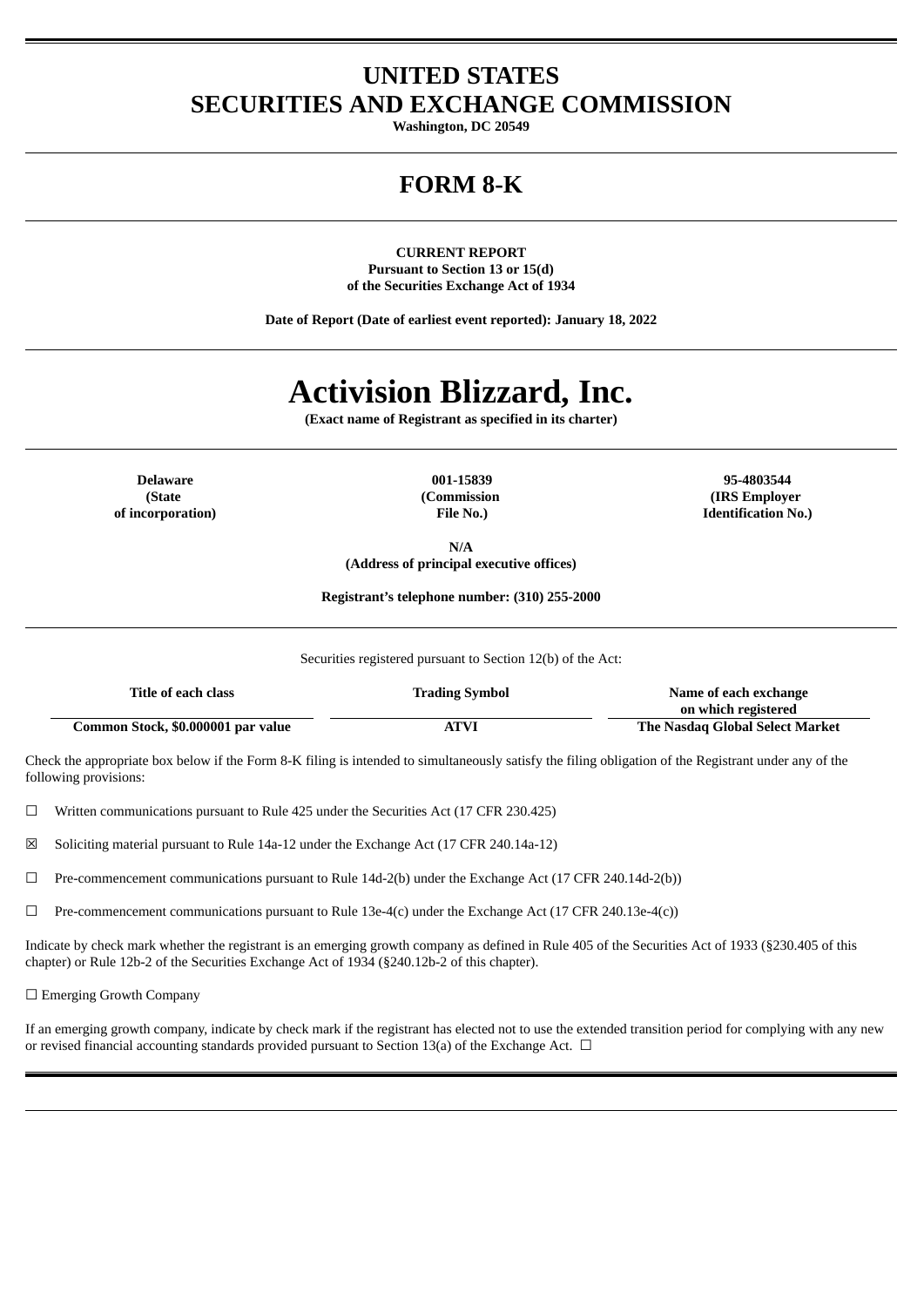#### **Item 8.01 Other Events.**

On January 18, 2022, Activision Blizzard, Inc. ("Activision Blizzard") issued a press release announcing that it had entered into a definitive agreement pursuant to which Microsoft Corporation ("Microsoft") will acquire Activision Blizzard. A copy of the press release is attached hereto as Exhibit 99.1 and is incorporated by reference herein.

#### **Forward-Looking Statements**

This report contains certain forward-looking statements within the meaning of the "safe harbor" provisions of the United States Private Securities Litigation Reform Act of 1995 with respect to the proposed transaction and business combination between Microsoft Corporation ("Microsoft") and Activision Blizzard, Inc. ("Activision Blizzard"), including statements regarding the benefits of the transaction, the anticipated timing of the transaction and the products and markets of each company. These forward-looking statements generally are identified by the words "believe," "project," "predicts," "budget," "forecast," "continue," "expect," "anticipate," "estimate," "intend," "strategy," "future," "opportunity," "plan," "may," "could," "should," "will," "would," "will be," "will continue," "will likely result," and similar expressions (or the negative versions of such words or expressions). Forward-looking statements are predictions, projections and other statements about future events that are based on current expectations and assumptions and, as a result, are subject to risks and uncertainties. Many factors could cause actual future events to differ materially from the forward-looking statements in this report, including but not limited to: (i) the risk that the transaction may not be completed in a timely manner or at all, which may adversely affect Activision Blizzard's business and the price of the common stock of Activision Blizzard, (ii) the failure to satisfy the conditions to the consummation of the transaction, including the adoption of the merger agreement by the stockholders of Activision Blizzard and the receipt of certain governmental and regulatory approvals, (iii) the occurrence of any event, change or other circumstance that could give rise to the termination of the merger agreement, (iv) the effect of the announcement or pendency of the transaction on Activision Blizzard's business relationships, operating results, and business generally, (v) risks that the proposed transaction disrupts current plans and operations of Activision Blizzard or Microsoft and potential difficulties in Activision Blizzard employee retention as a result of the transaction, (vi) risks related to diverting management's attention from Activision Blizzard's ongoing business operations, (vii) the outcome of any legal proceedings that may be instituted against Microsoft or against Activision Blizzard related to the merger agreement or the transaction, (viii) the ability of Microsoft to successfully integrate Activision Blizzard's operations, product lines, and technology, the impact of the COVID-19 pandemic on Activision Blizzard's business and general economic conditions, (ix) restrictions during the pendency of the proposed transaction that may impact Activision Blizzard's ability to pursue certain business opportunities or strategic transactions and (x) the ability of Microsoft to implement its plans, forecasts, and other expectations with respect to Activision Blizzard's business after the completion of the proposed merger and realize additional opportunities for growth and innovation. In addition, please refer to the documents that Microsoft and Activision Blizzard file with the Securities and Exchange Commission (the "SEC") on Forms 10-K, 10-Q and 8-K. These filings identify and address other important risks and uncertainties that could cause events and results to differ materially from those contained in the forward-looking statements set forth in this report. Forward-looking statements speak only as of the date they are made. Readers are cautioned not to put undue reliance on forward-looking statements, and Microsoft and Activision Blizzard assume no obligation and do not intend to update or revise these forward-looking statements, whether as a result of new information, future events, or otherwise.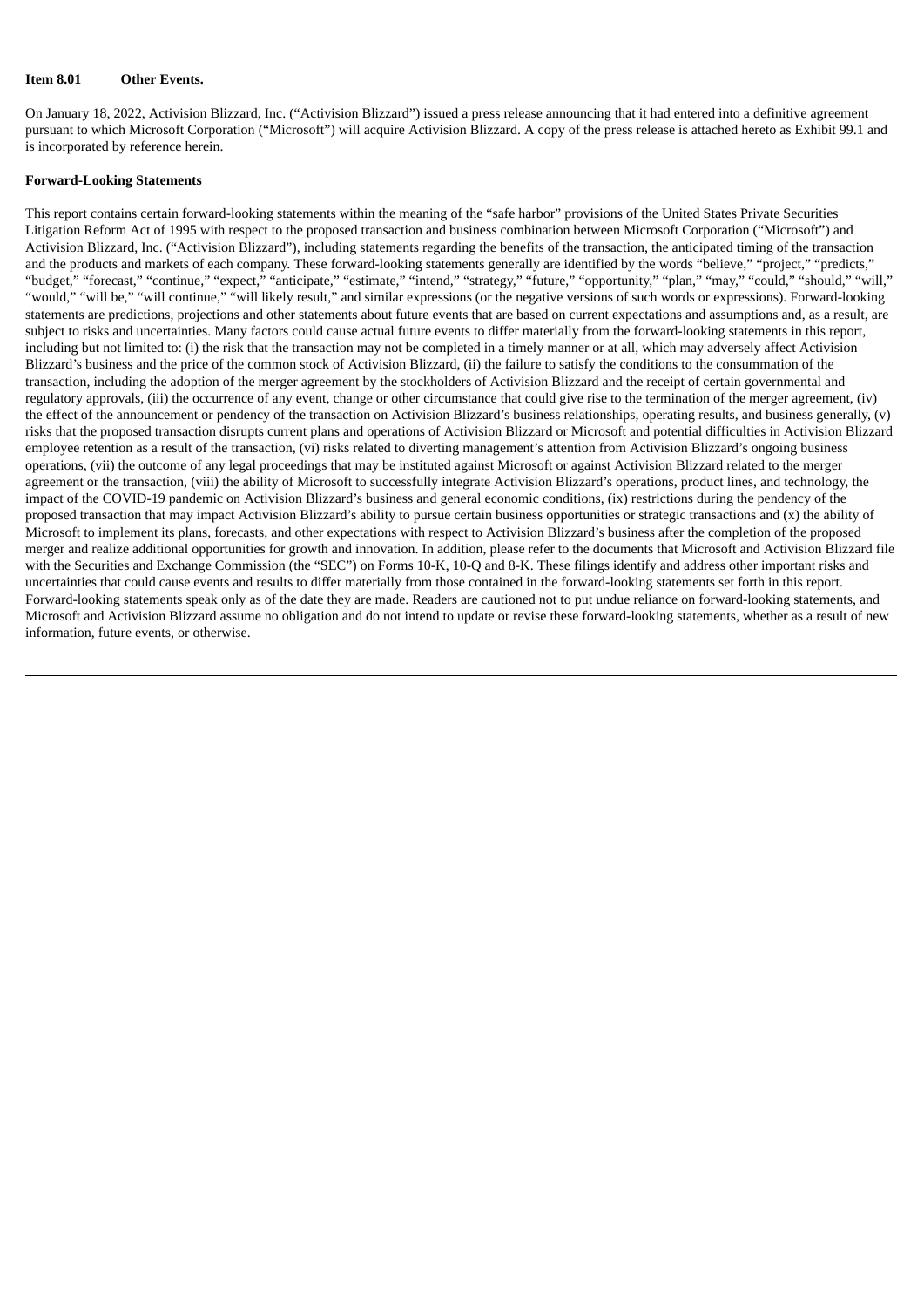#### **Additional Information and Where to Find It**

In connection with the transaction, Activision Blizzard will file relevant materials with the SEC, including a proxy statement on Schedule 14A. Promptly after filing its definitive proxy statement with the SEC, Activision Blizzard will mail the definitive proxy statement and a proxy card to each stockholder entitled to vote at the special meeting relating to the transaction. INVESTORS AND SECURITY HOLDERS OF ACTIVISION BLIZZARD ARE URGED TO READ THESE MATERIALS (INCLUDING ANY AMENDMENTS OR SUPPLEMENTS THERETO) AND ANY OTHER RELEVANT DOCUMENTS IN CONNECTION WITH THE TRANSACTION THAT ACTIVISION BLIZZARD WILL FILE WITH THE SEC WHEN THEY BECOME AVAILABLE BECAUSE THEY WILL CONTAIN IMPORTANT INFORMATION ABOUT ACTIVISION BLIZZARD AND THE TRANSACTION. The definitive proxy statement, the preliminary proxy statement and other relevant materials in connection with the transaction (when they become available), and any other documents filed by Activision Blizzard with the SEC, may be obtained free of charge at the SEC's website (http://www.sec.gov) or at Activision Blizzard's website (https://investor.Activision.com) or by writing to Activision Blizzard, Investor Relations, 3100 Ocean Park Boulevard, Santa Monica, California, 90405.

Activision Blizzard and certain of its directors and executive officers and other members of management and employees may be deemed to be participants in the solicitation of proxies from Activision Blizzard's stockholders with respect to the transaction. Information about Activision Blizzard's directors and executive officers and their ownership of Activision Blizzard's common stock is set forth in Activision Blizzard's proxy statement on Schedule 14A filed with the SEC on April 30, 2021 as amended on May 3, 2021. To the extent that holdings of Activision Blizzard's securities have changed since the amounts printed in Activision Blizzard's proxy statement, such changes have been or will be reflected on Statements of Change in Ownership on Form 4 filed with the SEC. Information regarding the identity of the participants, and their direct or indirect interests in the transaction, by security holdings or otherwise, will be set forth in the proxy statement and other materials to be filed with SEC in connection with the transaction.

| <b>Item 9.01</b> | <b>Financial Statements and Exhibits.</b> |
|------------------|-------------------------------------------|
|------------------|-------------------------------------------|

(d) Exhibits

| Exhibit<br>No. | <b>Description of Exhibit</b>                                               |
|----------------|-----------------------------------------------------------------------------|
| 99.1           | Press Release, dated January 18, 2022.                                      |
| 104            | Cover Page Interactive Data File (embedded within the Inline XBRL document) |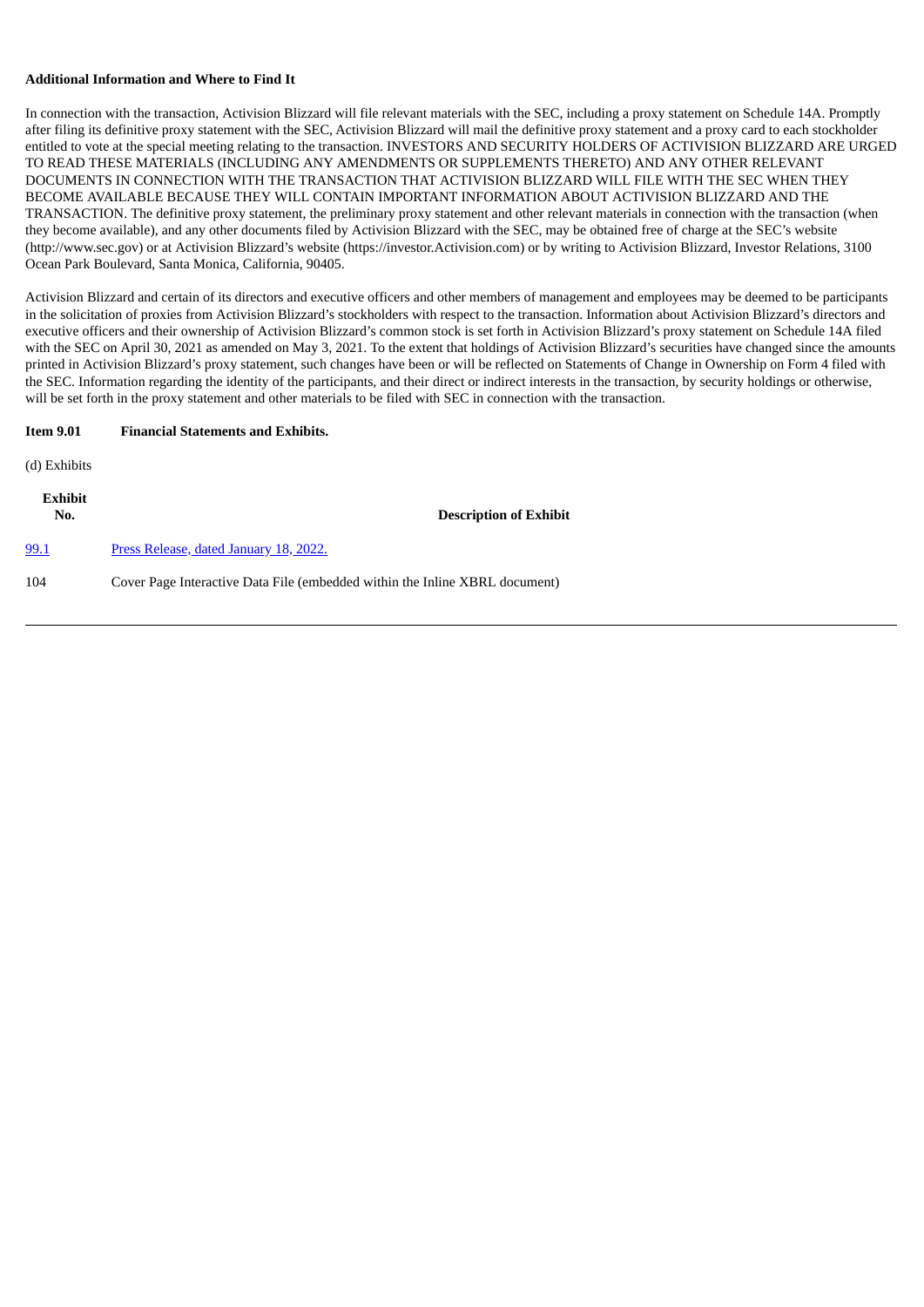# **SIGNATURES**

Pursuant to the requirements of the Securities Exchange Act of 1934, the registrant has duly caused this report to be signed on its behalf by the undersigned hereunto duly authorized.

Date: January 18, 2022

# **Activision Blizzard, Inc.**

By: /s/ Frances Townsend

Name: Frances Townsend

Title: Executive Vice President, Corporate Affairs, Corporate Secretary and Chief Compliance Officer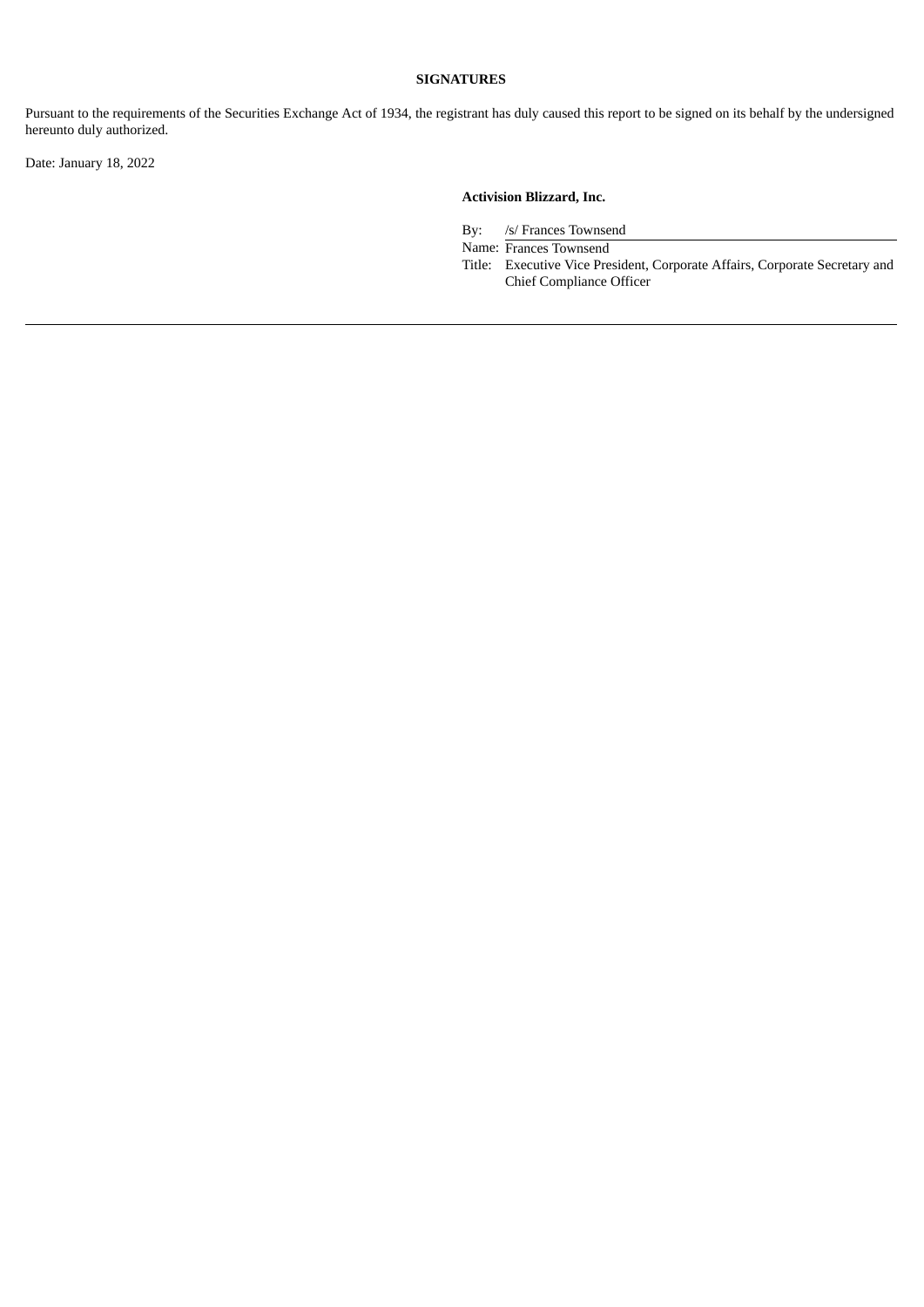#### <span id="page-4-0"></span>Microsoft to Acquire Activision Blizzard to Bring the Joy and Community of Gaming to Everyone, Across Every Device

Legendary games, immersive interactive entertainment, and publishing expertise accelerate growth in Microsoft's Gaming business across mobile, PC, *console, and cloud.*

**REDMOND, Wash. and SANTA MONICA, Calif., Jan. 18, 2022/PRNewswire/** –– With three billion people actively playing games today, and fueled by a new generation steeped in the joys of interactive entertainment, gaming is now the largest and fastest-growing form of entertainment. Today, Microsoft Corp. (Nasdaq: MSFT) announced plans to acquire Activision Blizzard Inc. (Nasdaq: ATVI), a leader in game development and interactive entertainment content publisher. This acquisition will accelerate the growth in Microsoft's gaming business across mobile, PC, console and cloud and will provide building blocks for the metaverse.

Microsoft will acquire Activision Blizzard for \$95.00 per share, in an all-cash transaction valued at \$68.7 billion, inclusive of Activision Blizzard's net cash. When the transaction closes, Microsoft will become the world's third-largest gaming company by revenue, behind Tencent and Sony. The planned acquisition includes iconic franchises from the Activision, Blizzard and King studios like "Warcraft," "Diablo," "Overwatch," "Call of Duty" and "Candy Crush," in addition to global eSports activities through Major League Gaming. The company has studios around the word with nearly 10,000 employees.

Bobby Kotick will continue to serve as CEO of Activision Blizzard, and he and his team will maintain their focus on driving efforts to further strengthen the company's culture and accelerate business growth. Once the deal closes, the Activision Blizzard business will report to Phil Spencer, CEO, Microsoft Gaming.

"Gaming is the most dynamic and exciting category in entertainment across all platforms today and will play a key role in the development of metaverse platforms," said Satya Nadella, chairman and CEO, Microsoft. "We're investing deeply in world-class content, community and the cloud to usher in a new era of gaming that puts players and creators first and makes gaming safe, inclusive and accessible to all."

1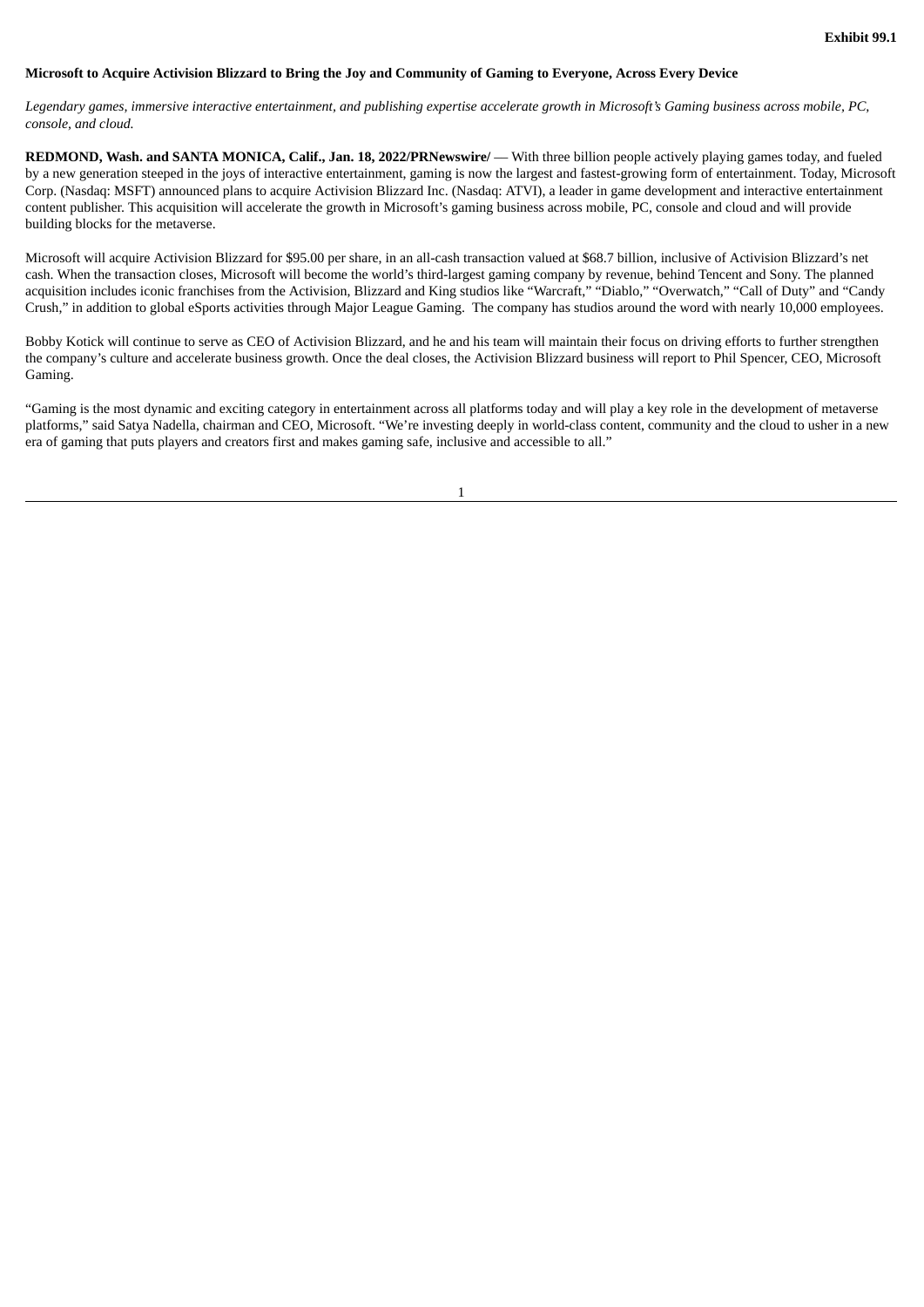"Players everywhere love Activision Blizzard games, and we believe the creative teams have their best work in front of them," said Phil Spencer, CEO, Microsoft Gaming. "Together we will build a future where people can play the games they want, virtually anywhere they want."

"For more than 30 years our incredibly talented teams have created some of the most successful games," said Bobby Kotick, CEO, Activision Blizzard. "The combination of Activision Blizzard's world-class talent and extraordinary franchises with Microsoft's technology, distribution, access to talent, ambitious vision, and shared commitment to gaming and inclusion will help ensure our continued success in an increasingly competitive industry."

Mobile is the largest segment in gaming, with nearly 95% of all players globally enjoying games on mobile. Through great teams and great technology, Microsoft and Activision Blizzard will empower players to enjoy the most-immersive franchises, like "Halo" and "Warcraft," virtually anywhere they want. And with games like "Candy Crush," Activision Blizzard´s mobile business represents a significant presence and opportunity for Microsoft in this fast-growing segment.

The acquisition also bolsters Microsoft's Game Pass portfolio with plans to launch Activision Blizzard games into Game Pass, which has reached a new milestone of over 25 million subscribers. With Activision Blizzard's nearly 400 million monthly active players in 190 countries and three billion-dollar franchises, this acquisition will make Game Pass one of the most compelling and diverse lineups of gaming content in the industry. Upon close, Microsoft will have 30 internal game development studios, along with additional publishing and esports production capabilities.

The transaction is subject to customary closing conditions and completion of regulatory review and Activision Blizzard's shareholder approval. The deal is expected to close in fiscal year 2023 and will be accretive to non-GAAP earnings per share upon close. The transaction has been approved by the boards of directors of both Microsoft and Activision Blizzard.

## **Advisors**

Goldman Sachs & Co. LLC is serving as financial advisor to Microsoft and Simpson Thacher & Bartlett LLP is serving as legal counsel. Allen & Company LLC is acting as financial advisor to Activision Blizzard and Skadden, Arps, Slate, Meagher & Flom LLP is serving as legal counsel.

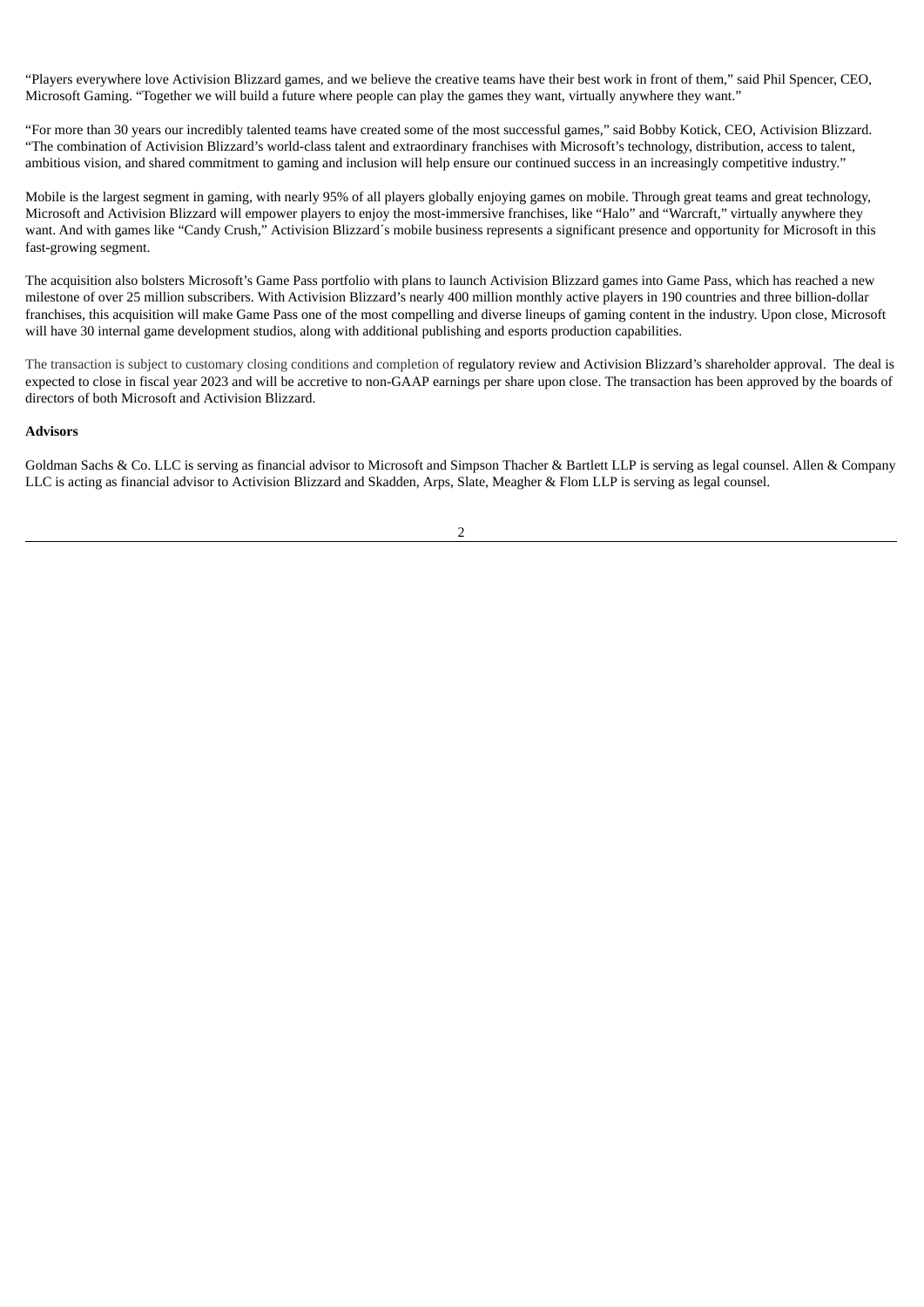## **Webcast details**

Microsoft Chairman and CEO Satya Nadella; Bobby Kotick, CEO, Activision Blizzard; CEO, Microsoft Gaming, Phil Spencer; and Microsoft Chief Financial Officer Amy Hood will host a webcast for investors and media on Jan. 18, 2022, at 6 a.m. Pacific time/9 a.m Eastern time regarding this transaction.

- · U.S.: (877) 407-0666 (no password required)
- · International: +1-201-689-8023 (no password required)
- · Webcast: https://aka.ms/MS-Investor-Call

There will be a recording of the conference call available shortly after the call until Friday, Jan. 28, 2022, at 5 p.m. Pacific time. To access that recording:

- $\cdot$  U.S.: (877) 660-6853
- · International: +1 (201) 612-7415
- · Conference ID: 13726291

For more information, please visit the blog post from Phil Spencer, CEO, Microsoft Gaming. Related imagery is also available. For broadcast quality b-roll and audio, please contact XboxPress@assemblyinc.com.

Fast facts on gaming

- o The \$200+ billion gaming industry is the largest and fastest-growing form of entertainment.
- o In 2021 alone, the total number of video game releases was up 64% compared to 2020 and 51% of players in the U.S. reported spending more than 7 hours per week playing across console, PC and mobile.
- o 3 billion people globally play games today, which we expect to grow to 4.5 billion by 2030.
- o More than 100 million gamers, including over 25 million Xbox Game Pass members, play Xbox games across console, PC, mobile phones and tablets each month.

\*\*\*\*\*\*\*

3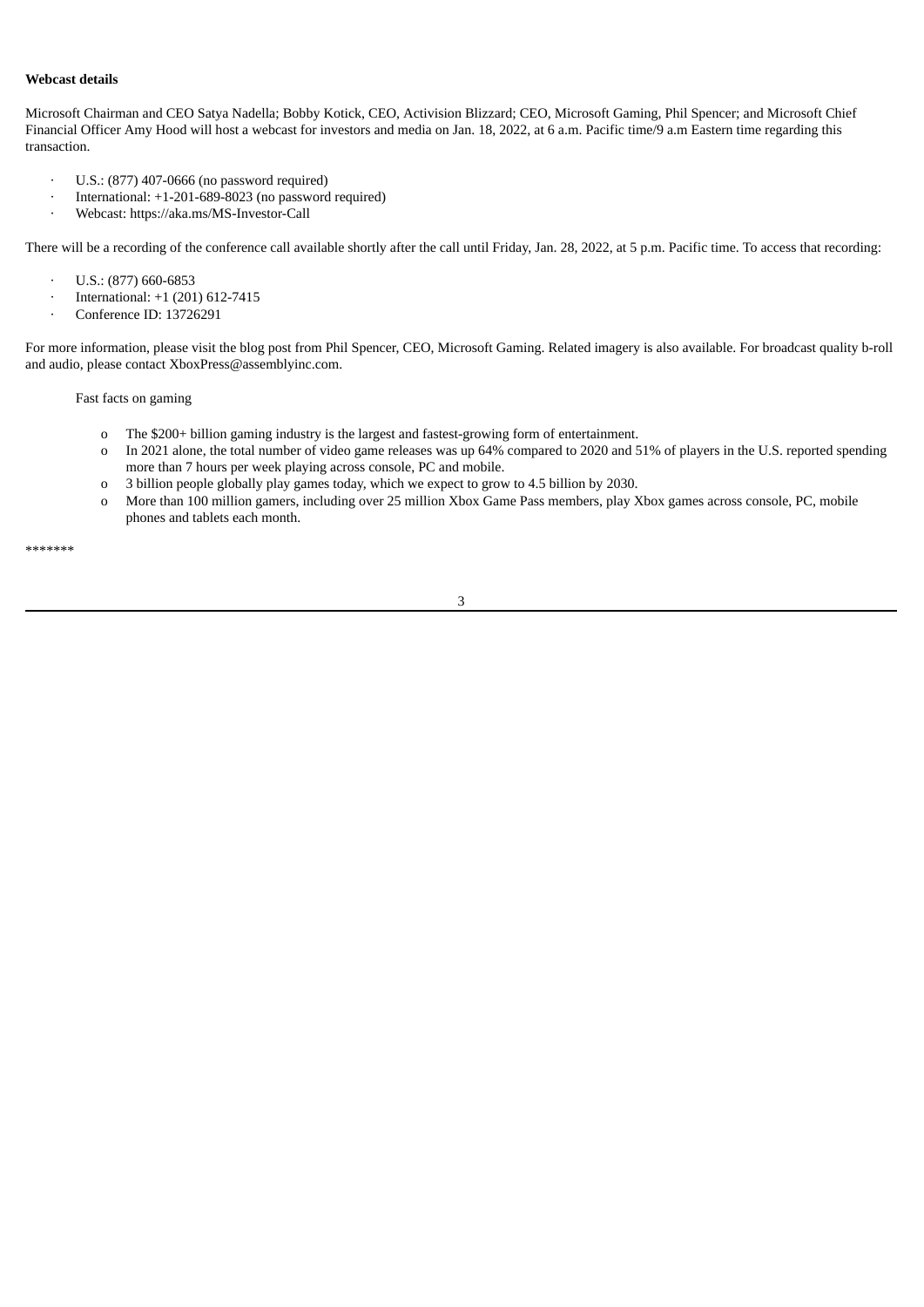#### **About Microsoft**

Microsoft (Nasdaq "MSFT" @microsoft) enables digital transformation for the era of an intelligent cloud and an intelligent edge. Its mission is to empower every person and every organization on the planet to achieve more.

## **About Activision Blizzard**

Our mission, to connect and engage the world through epic entertainment has never been more important. Through communities rooted in our video game franchises we enable hundreds of millions of people to experience joy, thrill and achievement. We enable social connections through the lens of fun, and we foster purpose and meaning through competitive gaming. Video games, unlike any other social or entertainment media, have the ability to break down barriers that can inhibit tolerance and understanding. Celebrating differences is at the core of our culture and ensures we can create games for players of diverse backgrounds in the 190 countries our games are played.

As a member of the Fortune 500 and as a component company of the S&P 500, we have an extraordinary track record of delivering superior shareholder returns for over 30 years. Our sustained success has enabled the company to support corporate social responsibility initiatives that are directly tied to our franchises. As an example, our Call of Duty Endowment has helped find employment for over 90,000 veterans.

Learn more information about Activision Blizzard and how we connect and engage the world through epic entertainment on the company´s website, www.activisionblizzard.com

#### **Forward-looking statements**

This presentation contains certain forward-looking statements within the meaning of the "safe harbor" provisions of the United States Private Securities Litigation Reform Act of 1995 with respect to the proposed transaction and business combination between Microsoft and Activision Blizzard, including statements regarding the benefits of the transaction, the anticipated timing of the transaction and the products and markets of each company. These forwardlooking statements generally are identified by the words "believe," "project," "predicts," "budget," "forecast," "continue," "expect," "anticipate," "estimate," "intend," "strategy," "future," "opportunity," "plan," "may," "could," "should," "will," "would," "will be," "will continue," "will likely result," and similar expressions (or the negative versions of such words or expressions). Forward-looking statements are predictions, projections and other statements about future events that are based on current expectations and assumptions and, as a result, are subject to risks and uncertainties. Many factors could cause actual future events to differ materially from the forward-looking statements in this press release, including but not limited to: (i) the risk that the transaction may not be completed in a timely manner or at all, which may adversely affect Activision Blizzard's business and the price of the common stock of Activision Blizzard, (ii) the failure to satisfy the conditions to the consummation of the transaction, including the adoption of the merger agreement by the stockholders of Activision Blizzard and the receipt of certain governmental and regulatory approvals, (iii) the occurrence of any event, change or other circumstance that could give rise to the termination of the merger agreement, (iv) the effect of the announcement or pendency of the transaction on Activision Blizzard's business relationships, operating results, and business generally, (v) risks that the proposed transaction disrupts current plans and operations of Activision Blizzard or Microsoft and potential difficulties in Activision Blizzard employee retention as a result of the transaction, (vi) risks related to diverting management's attention from Activision Blizzard's ongoing business operations, (vii) the outcome of any legal proceedings that may be instituted against Microsoft or against Activision Blizzard related to the merger agreement or the transaction, (viii) the ability of Microsoft to successfully integrate Activision Blizzard's operations, product lines, and technology, the impact of the COVID-19 pandemic on Activision Blizzard's business and general economic conditions, (ix) restrictions during the pendency of the proposed transaction that may impact Activision Blizzard's ability to pursue certain business opportunities or strategic transactions and (x) the ability of Microsoft to implement its plans, forecasts, and other expectations with respect to Activision Blizzard's business after the completion of the proposed merger and realize additional opportunities for growth and innovation. In addition, please refer to the documents that Microsoft and Activision Blizzard file with the Securities and Exchange Commission (the "SEC") on Forms 10- K, 10-Q and 8-K. These filings identify and address other important risks and uncertainties that could cause events and results to differ materially from those contained in the forward-looking statements set forth in this press release. Forward-looking statements speak only as of the date they are made. Readers are cautioned not to put undue reliance on forward-looking statements, and Microsoft and Activision Blizzard assume no obligation and do not intend to update or revise these forward-looking statements, whether as a result of new information, future events, or otherwise.